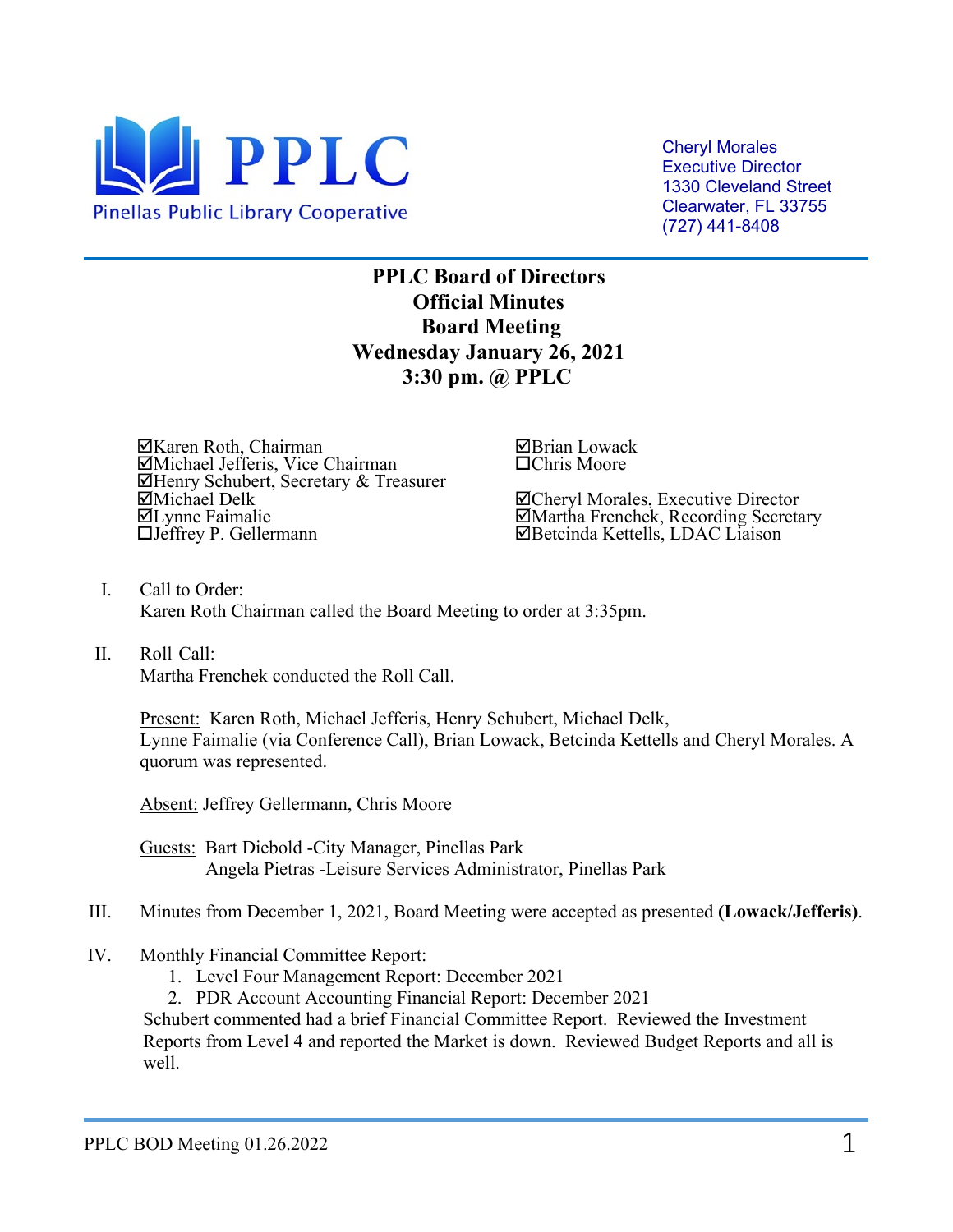# V. Correspondence:

Roth and Morales presented 2 emails challenging books primarily the LGBTQ topic. The Board agreed they do not control or make policies for the libraries. After further discussion the Board has decided to review a DEI (Diversity, Equity, and Inclusion) Policy to be added to the PPLC Manual in the Public Services section of the PPLC Policy Manual. Morales will work with an LDAC Ad Hoc Committee to draft a short statement to be presented to the Board.

# VI. Executive Director's Report - Cheryl Morales

- 1. Building / Admin.
	- Mentioned courier migration. -see Old Business
	- Flat roof replacement -contract updated sent via email
	- Building issues:
		- o 12.8.21 water meter reader reported leak
		- o 12.9.21 Leak Hero located leak
		- o 12.14.21 water main total replacement completed with copper pipe
		- $\circ$  12.15 and 12.21 power out in  $\frac{1}{2}$  of the building (citywide issue)
		- o 12.28.21 severed reclaimed water pipe replaced
- 2. Countywide Services / Member Libraries
	- DLC, TBL reports included in agenda packet
- 3. Executive Director Activities
	- 12.2.21 Cooperative Library Directors call
	- Citrus County Commission held 4-hour hearing regarding book banning
	- 12.7-8.21 Annual Library Directors Meeting in Tallahassee
	- 12.10.21 TBLC Board Meeting
	- 1.4.22 Moms for Liberty complaint filed with Pinellas County Commission (sent via email) regarding book banning
	- 1.18.-19.22 Legislative Library Day in Tallahassee
	- 1.24.22 Courier selection committee meeting
- 4. Upcoming
	- 1.28.22 Pinellas Floodplain Management mtg.
	- 1.28.22 Doug Lewis's farewell 5:30-8:00pm @ PWOC
	- 2.23 PRELC meeting (in-person)
	- 2.21 ALA National Advocacy Network Mtg.
- VII. Old Business:

## 1. Courier Selection

Morales reviewed the Courier Proposal and committee ratings.

Received 3 bids in total. Morales commented they have a few more questions to ask the leading company. Roth commented that we should have a contract in place in a couple of weeks. Effective date April 1, 2022

The Board unanimously approved Roth sign the contract with selected company

## **(Lowack/Shubert).**

2. ARPA grant/COHS Contract

 High School Diploma and Career Certificate program grant program. The Board unanimously approved the ARPA grant/COHS contracts **(Jefferis/Schubert)**.